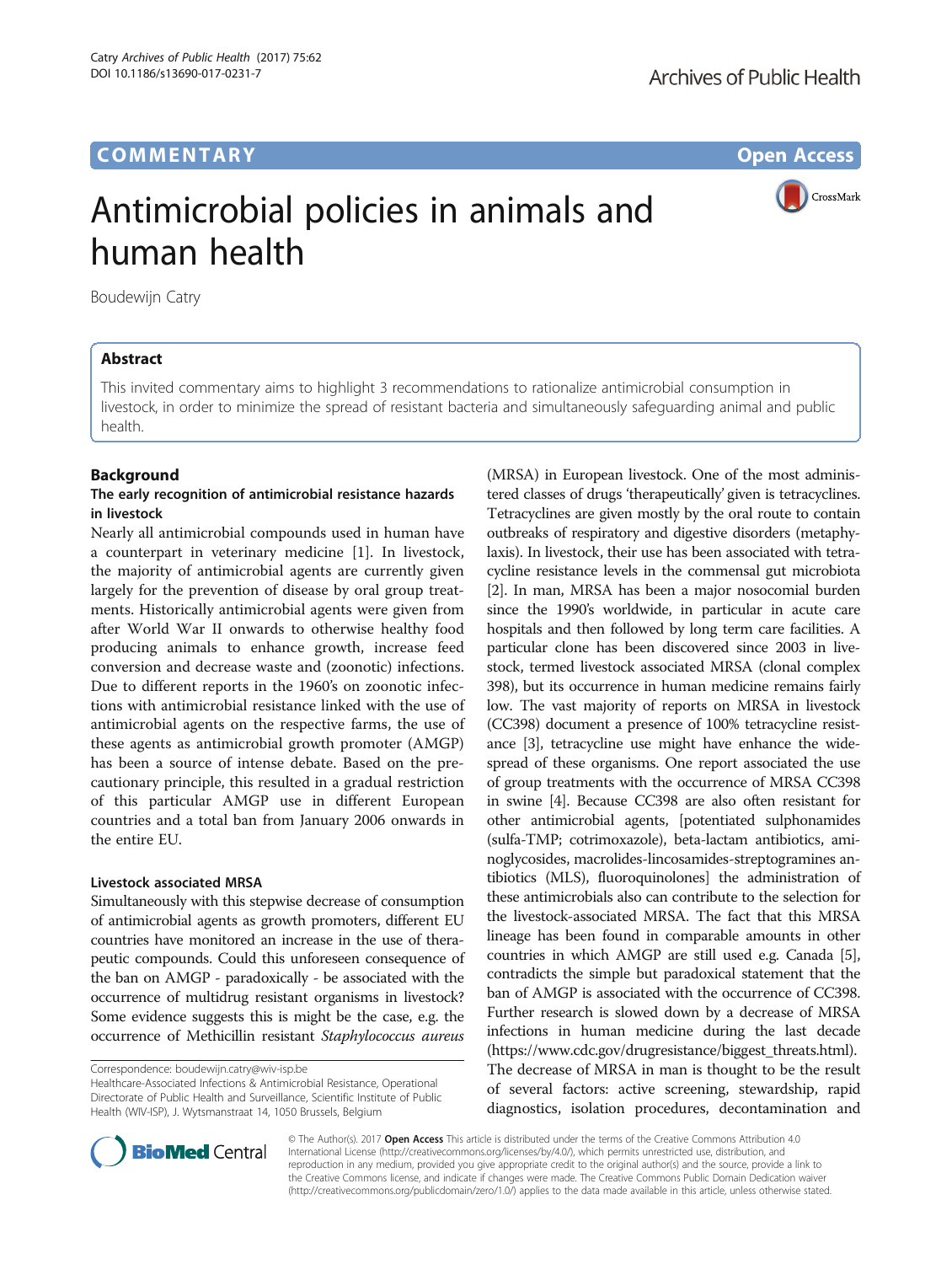improved hand hygiene among healthcare workers. Other pathogens originating from the digestive tract, such as intrinsic resistant Clostridium difficile and multidrug resistant Gram-negatives are now easily spreading among fragile livestock and their derived products. This is worrisome since antimicrobial consumption there remains high given the intensive production systems.

#### Other Darwinian selections

Some researchers ascribe the aforementioned elevated consumption of therapeutic agents during the last decade - and thus the period of the stepwise ban of AMGPs - to new diseases entities like clostridial infections in livestock [\[6](#page-3-0)]. The majority of AMGPs have a Gram positive and anaerobic spectrum, and resistance has always been found to be low in animal pathogenic Clostridium species [[7\]](#page-4-0). An efficient inhibition of their multiplication could have been possible under a regimen of AMGP. Thus, it is possible that the removal of this selection pressure was in favour of these organisms, including pathogenic species. According to this scenario, a temporal raise of some disease entities in livestock will be triggered leading to changes in antimicrobial consumption. After a certain or steep rise in antimicrobial consumption this could level off and eventually decrease, due to breed selection of animals that are less susceptible for these infections. This scenario probably has taken place in Sweden as in detail described by Martin Wierup [[8](#page-4-0)]. Sweden is a pioneer with regard to the ban of AMGP and executed it already in 1986. After a total replacement of a certain animal herd, a similar Darwinian selection process will take place, with adaptations to the new management and environmental conditions [\[8](#page-4-0), [9](#page-4-0)]. Of notice, such total replacements have been present during the last decades for many diseases, including BSE, classical swine fever, avian Influenza, Q-fever. Transported and imported animals might have introduced foreign microbiomes that respond differently on all introduced antimicrobial policies.

#### Ranking, ranking, ranking

There have been numerous attempts to encourage the judicious use of antimicrobials in veterinary medicine [\[10](#page-4-0)]. One major issue addressed in such guidelines is to preserve the 3rd generation cephalosporins and fluoroquinolones, the so-called 'reserve drugs' important for human use. One must however keep in mind that every use of antimicrobial agents will lead to a selection pressure in favour of resistant subpopulations [\[11](#page-4-0)], albeit through mutations or by favouring organisms with horizontally transferable elements [\[12](#page-4-0), [13\]](#page-4-0). After Darwinian selection, multidrug resistance mechanisms [\[14\]](#page-4-0) evoke an extremely efficient spread of antimicrobial resistance by combining cross-resistance (resistance to structurally

related compounds) and co-selection (resistance to structurally unrelated compounds). It has been demonstrated that the use of tetracyclines has been involved in the emergence of LA-MRSA (ST398). Thus one could conclude that this classification of tetracyclines as a 'no harm drug' did not effectively limit the spread of multidrug resistant organisms. Veterinary practitioners might have been prescribing older antimicrobial agents (tetracyclines, MLS compounds, cotrimoxazole i.e. potentiated sulphonamides) under the assumption that these are/were no critical drugs. As a consequence veterinarians mistakenly could have thought that their application would not worsen the antimicrobial resistance situation from a public health point of view.

Polymyxins are currently the next in line to have received - as antimicrobial class - the 'preserved status' from a public health point of view. Colistin is a member of the polymyxin family and for toxicity reasons seldom used in human medicine, despite its availability for decades. Given that colistin is poorly absorbed following oral intake in animals, colistin residues were not present in the derived food products. Resistance in target pathogens was never reported. Farmers and veterinarians thus were convinced it was relatively safe in animals.

Slowly resistance in Gram-negatives to beta-lactams arose in human medicine, respectively relatively slowly for amoxicillin-clavulanic acid, more rapid for different generations of cephalosporins and during 2010–2015 relatively fast for carbapenems. Within these five short years, colistin went from a product that was almost never used in human medicine, to a product that was one of the last resorts for Gram-negative infections. Cystic fibrosis patients were among the first casualties. Veterinarians and farmers were unaware of this shift in the therapeutic value of polymyxins in human medicine, and continued to administer colistin with few concerns in relation to antimicrobial resistance.

Colistin is still abundantly used in livestock, and honourable attempts to reduce this have been launched, e.g. at the European level (Updated advice on the use of colistin products in animals within the European Union: development of resistance and possible impact on human and animal health EMA/CVMP/CHMP/ 231573/2016). WHO now also has upgraded the critical importance of colistin to the highest level following the (retrospective) discovery of horizontally transferable colistin resistance. In contrast, and remarkable, the WHO has downgraded the importance of pleuromutulins from a public health point of view ([http://www.who.int/](http://www.who.int/foodsafety/publications/antimicrobials-fifth/en/) [foodsafety/publications/antimicrobials-fifth/en/](http://www.who.int/foodsafety/publications/antimicrobials-fifth/en/)). It is only a matter of time before the further spread of resistance and cross-resistance in human medicine will soon demand a revision of the list of CIAs (critically important antimicrobials).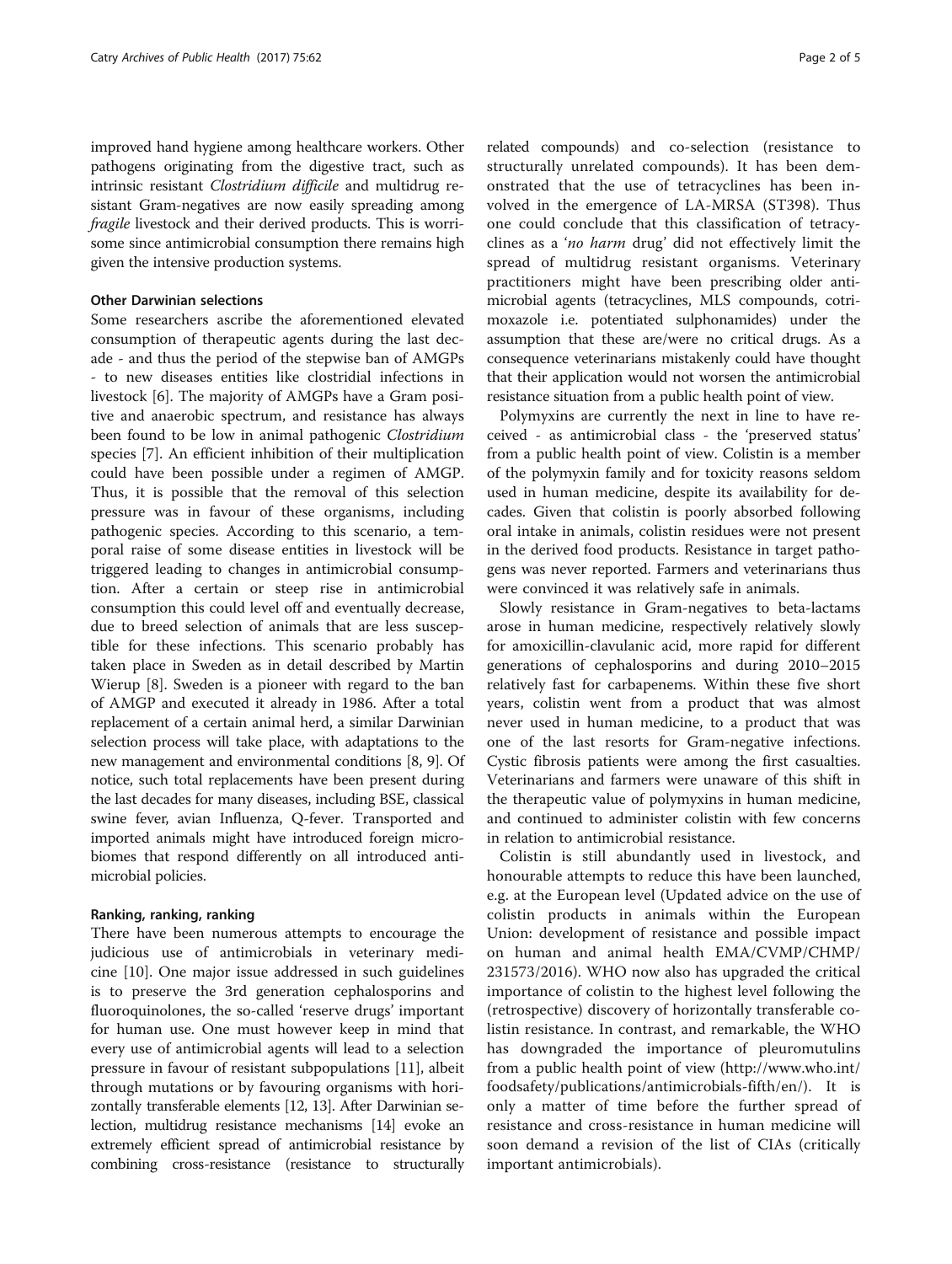I conclude that given the continuous drift of resistance hazards following the Darwinian selection pressure - which has been recently documented extremely visible and persuasive ([https://www.youtube.](https://www.youtube.com/watch?v=plVk4NVIUh8) [com/watch?v=plVk4NVIUh8\)](https://www.youtube.com/watch?v=plVk4NVIUh8) -, it might therefore be more in place not to focus on certain antimicrobial classes or agents, but more in general on the prevention of overall antimicrobial resistance while maintaining overall clinical efficacy. In mammals overall. Some examples are given in the next paragraphs.

## Foreground

#### In feed, in water, in milk

The aforementioned term 'therapeutic' consumption needs to be further put in perspective. Many treated animals are not sick at the initiation of the antimicrobial therapy. Prevention of respiratory and digestive disorders can be done by treating the animals in a known risk period during the production cycle, termed prophylaxis. In addition, it is currently allowed, to treat healthy animals sharing the same space (barn, stable, pen) with diseased individuals. This use is termed metaphylaxis. Many experts consider both prophylaxis and metaphylaxis necessary in a modern livestock industry and both systems are common practice in the majority of intensively reared animals like broilers, fattening pigs and veal calves. They are  $fragile$  – requiring specific care - given their age and high stock densities. Of particular importance, prophylaxis (e.g. starter rations) and metaphylaxis largely resemble the use of AMGP: to large group of intensively reared animals antimicrobial agents are given through the feed or drinking water. The three major deviations between AMGP and oral metaphylaxis are the dose, the duration of therapy, and the fact a subset of the treated animal populations shows signs of epidemic bacterial infections or is expected to become sick in the near future. However, prophylactic and metaphylactic antimicrobial use can be given at fairly lower doses than registered for curative use, largely exceeding the leaflet duration proposal, and microbiological examinations are mostly not performed [[15](#page-4-0)].

Giving antimicrobial agents through the feed has major economic and ergonomic advantages, and no residues at an injection site. Approximately 90% of antimicrobial consumption in livestock is given by the oral route [[15](#page-4-0)]. Yet prior to the entry of the compound at the site of infection, several resistance selection pressures are pronounced compared to e.g. injectable formulations. First, during the preparation e.g. in the feed or milk diet/drinking water, which is in addition highly variable since the final obtained concentration depends on water hardness, pH, temperature and/ or U.V. light [[16](#page-4-0)], often hard to control for. Since the same machines are used between different therapies, drag over of antimicrobial residues also is possible. In addition, in sick animals or due to the hierarchy structure in a flock – the amount administered cannot always be guaranteed. Secondary, the selection pressure exerted on the skin and in the digestive tract, starting from the oropharynx and ending in the faeces and by consequence the environment, is well documented for different antimicrobial agents in animals and humans [[17](#page-4-0), [18\]](#page-4-0). Parenteral formulations need to be actively excreted in the gut when similar resistance selection pressure can be expected. Then efficient resistance selection is pronounced also after injection [\[19](#page-4-0)].

## In syringe

Whereas many concepts, in addition or related to the above concept of 'preserve reserved drugs' have been tried out (e.g. cycling/rotation therapy, combination therapy), the general consensus guideline to optimise antimicrobial drug use is both in human and veterinary medicine to give a high dose for a minimum period of time [[20\]](#page-4-0). This theory can now be found in the current veterinary medicine formulary too. One major example is the rise of one shot injectable antimicrobials registered mainly for respiratory livestock diseases. The rationale behind this concept is that an elevation of the concentration avoids the rise of resistant subpopulations. Bacteria are not only inhibited (bacteriostatic) but also killed (bacteriocidal). Although the theory is mainly based on aminoglycosides and quinolones and so far restricted to mutational resistance (not horizontal gene transfer; HGT), the concept also seems applicable for antimicrobial agents that have not a pronounced concentration dependent action and in which HGT is of importance [\[21](#page-4-0)].

The concept of high short dosage relies on a maximum amount of pathogenic bacteria present at the site of infection. Hereby, one assumes that at the site of infection approximately  $10^{10}$  pathogenic bacteria are present and two sequential mutations at an estimated frequency of  $1 \times 10$ <sup>−</sup><sup>9</sup> are avoided by an elevation of the concentration [[20](#page-4-0)]. One must consider that this maximum number of organisms is exceeded for commensal bacteria in every (!) ml of luminal content in the lower digestive tract alone [\[22, 23](#page-4-0)]. The routine practice of orally given group metaphylaxis, often for up to several weeks, is at right angles to the short high dosage guideline. The difference between the selection and spread of resistance between oral and injectable formulations in the faecal flora alone is extremely high (log4 which means 10,000 fold) [\[9\]](#page-4-0). Therefore mass oral group medication should be discouraged.

## Hygiene and conflict of interests

The influence of the hygiene protocol in between production rounds in livestock on the occurrence and maintenance of resistance has been investigated. Alas unsuccessful so far [[24, 25](#page-4-0)]. In the authors' opinion,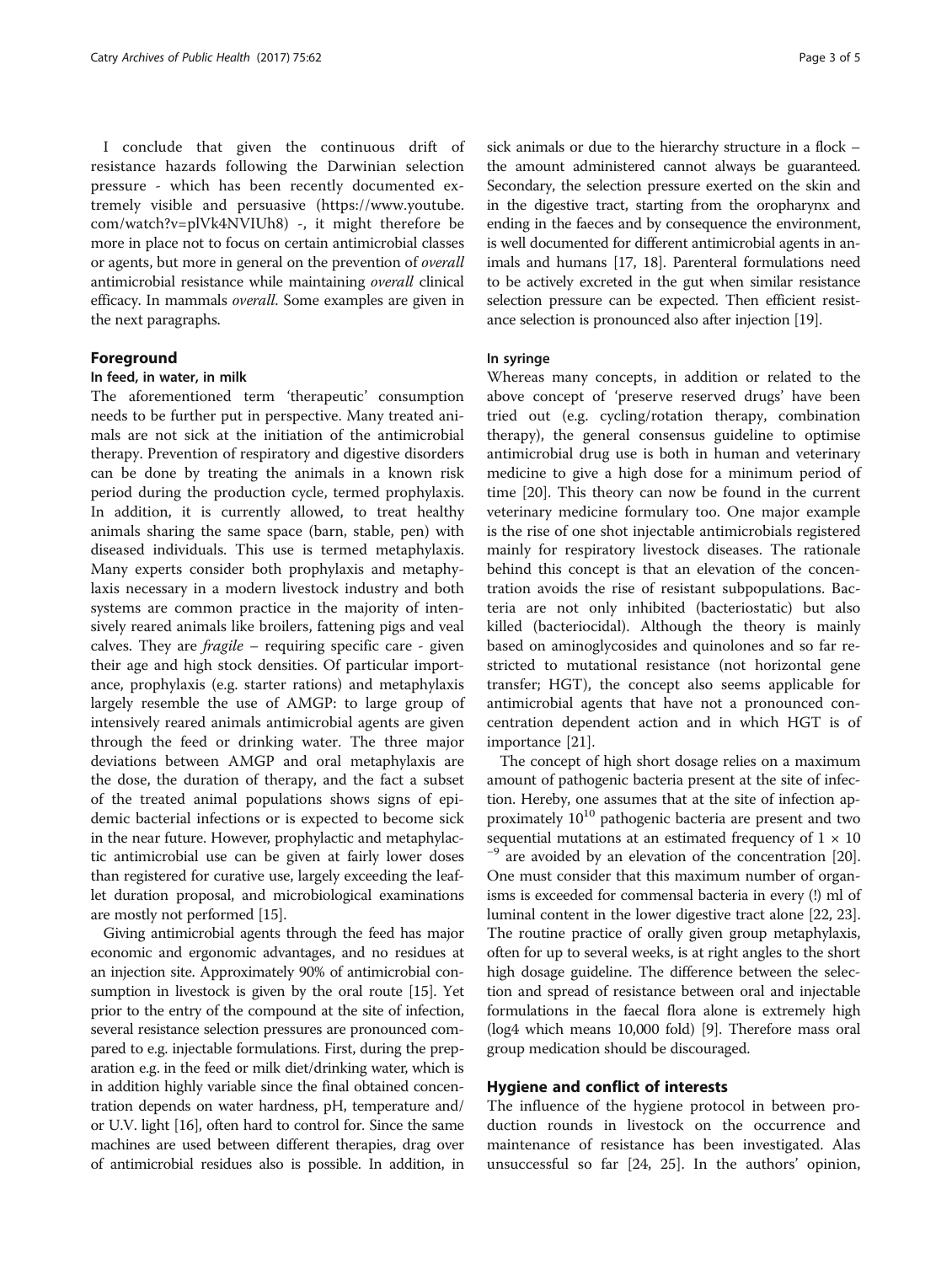<span id="page-3-0"></span>thermal cleaning, the products used, the duration of drying and the period in which no animals are kept (the stand alone period) needs further urgent evaluation and improvement. Steaming, U.V., and vaporisation systems need to be considered, despite that mechanical cleaning, cleansing and drying are by far the most critical decontamination steps.

Generic compounds are becoming more and more available because patent protection to the original developer has expired. In many case, this will lower the price for both the original brand name and the generic compound. A decrease in price can increase the administration of compounds. Many compounds used for the treatment of large animals groups can be found in generic form and the rise of companies specialised in the merchandising of generic compounds might have influenced the consumption patterns.

In addition the income of some veterinarians partly or substantially can rely on the figure sales of medication. This also can drive antimicrobial prescription patterns and therefore the selection pressure exerted in the herds (EMA and EFSA Joint Scientific Opinion on measures to reduce the need to use antimicrobial agents in animal husbandry in the European Union, and the resulting impacts on food safety RONAFA - [EMA/CVMP/ 570771/2015]). We all have ambition and relatives and one cannot neglect some conflicts of interests.

## Recommendations

Taking the current views on rational antimicrobial therapy and knowledge on resistance into account, one could summarize a judicious veterinary use as follows:

- 1. Minimise the number of herds, animals and commensal bacteria exposed by avoiding oral group medications and separating sick from healthy animals.
- 2. Maximise the number of pathogenic bacteria exposed by applying individual short high dosages as local as possible to the infection site.
- 3. Replace oral group medication by appropriate infection control measures in between two consecutive production cycles, currently an idle opportunity to break the vicious spiral of multiresistant organisms.

Studies demonstrating the applicability and resistance effects of these recommendations, without jeopardising animal health are needed and the author is optimistic: some projects are on-going.

## Epilogue

As always, changing a common practice like oral group medications from 1 day to another will have an effect on

ecological and bacteriological balances including the pathogens and by consequence on animal performance. Close veterinary surveillance sustained by microbiological examinations is highly encouraged. Given the fast evolution in diagnostics [[26](#page-4-0)], a rapid herd screening for virulent pathogens by (e.g.) a mobile spectrometric lab, no longer seems science fiction. It will help to lower the use of empiric large spectrum antimicrobials and speed up recovery. It must discriminate between viral and parasitic infections too. The efficacy of the process should be established.

Given that hotspots for antimicrobial consumption are not restricted to animal husbandry, efforts in humane acute care hospitals, in particular in dedicated departments like intensive care units [[12](#page-4-0)], require at least as much attention to contain antimicrobial resistance.

#### Acknowledgements

Not applicable.

# Funding

Not applicable.

Availability of data and materials Not applicable.

Authors' contributions Not applicable.

Ethics approval and consent to participate Not applicable.

Consent for publication Not applicable.

#### Competing interests

The author declares that he/she has no competing interests

#### Publisher's Note

Springer Nature remains neutral with regard to jurisdictional claims in published maps and institutional affiliations.

#### Received: 8 June 2017 Accepted: 28 August 2017 Published online: 19 October 2017

#### References

- 1. Schwarz S, Chaslus-Dancla E. Use of antimicrobials in veterinary medicine and mechanisms of resistance. Vet Res. 2001;32(3–4):201–25.
- 2. Dewulf J, Catry B, Timmerman T, Opsomer G, de Kruif A, Maes D. Tetracycline-resistance in lactose-positive enteric coliforms originating from Belgian fattening pigs: degree of resistance, multiple resistance and risk factors. Prev Vet Med. 2007;78(3–4):339–51.
- 3. Nemati M, Hermans K, Lipinska U, Denis O, Deplano A, Struelens M, et al. Antimicrobial resistance of old and recent Staphylococcus Aureus isolates from poultry: first detection of livestock-associated methicillin-resistant strain ST398. Antimicrob Agents Chemother. 2008;52:3817–9.
- 4. van Duijkeren E, Ikawaty R, Broekhuizen-Stins MJ, Jansen MD, Spalburg EC, de Neeling AJ, et al. Transmission of methicillin-resistant Staphylococcus Aureus strains between different kinds of pig farms. Vet Microbiol. 2008; 126(4):383–9.
- 5. Khanna T, Friendship R, Dewey C, Weese JS. Methicillin resistant Staphylococcus Aureus colonization in pigs and pig farmers. Vet Microbiol. 2008;128(3–4):298–303.
- 6. Collier CT, Hofacre CL, Payne AM, Anderson DB, Kaiser P, Mackie RI, et al. Coccidia-induced mucogenesis promotes the onset of necrotic enteritis by supporting Clostridium Perfringens growth. Vet Immunol Immunopathol. 2008;122(1–2):104–15.